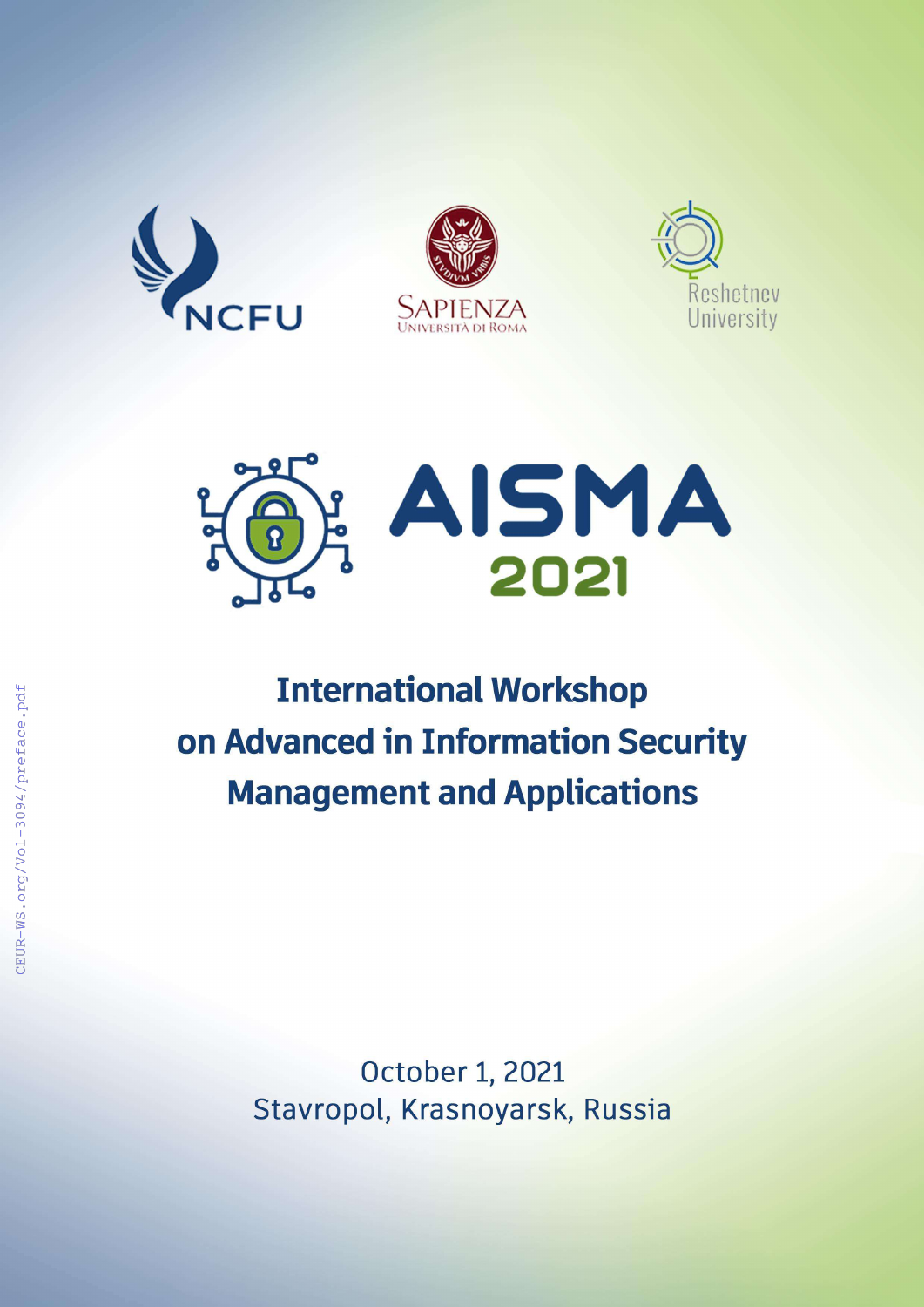# Preface

This volume contains the papers presented at the AISMA-2021: International Workshop on Advanced in Information Security Management and Applications held on October 1, 2021 in Stavropol, Krasnoyarsk and online.

The International Workshop on Advanced in Information Security Management and Applications aims at bringing together scientists with interests in this field to present recent innovations, find topics of common interest and to stimulate further development of new approaches that greatly make efficient the work of an information security management.

Main topics include (but are not limited to): AI model training in information security, Blockchain technologies, Cryptography and applications, Information risk analysis and applications, Information security awareness and applications, Information security in education, Information security in Internet of Things, Machine learning in information security, Threat detection UAV security control systems.

Submission of papers, review and preparation of proceeding was carried out using a conference management system EasyChair. Research papers appearing in this volume were selected after a blind peer-reviewing by at least two reviewers. The workshop attracted 67 contributions of which 19 papers were accepted for presentation. Additionally, it included 2 invited talks given by Mauro Conti, University of Padua, Italy "Side and Covert Channels" and Elena Basan, Southern Federal University, Taganrog, Russia "Analysis of the Impact of a GPS Spoofing Attack on a UAV".

The workshop, was finally held in Stavropol, Krasnoyarsk and online due to the COVID pandemic hitting all around the world during 2020-2021.

We would like to thank all the authors for their submissions, and our Program Committee members and additional reviewers for their precious work.

October 1, 2021 Online Stavropol, Krasnoyarsk, Russia

Co-chairs of the conference: Prof. Fabrizio d'Amore, Sapienza Universit`a di Roma, Rome, Italy Prof. Maria Lapina North-Caucasus Federal University, Stavropol, Russia Prof. Vyacheslav Zolotarev Reshetnev Siberian State University of Science and Technology, Krasnoyarsk, Russia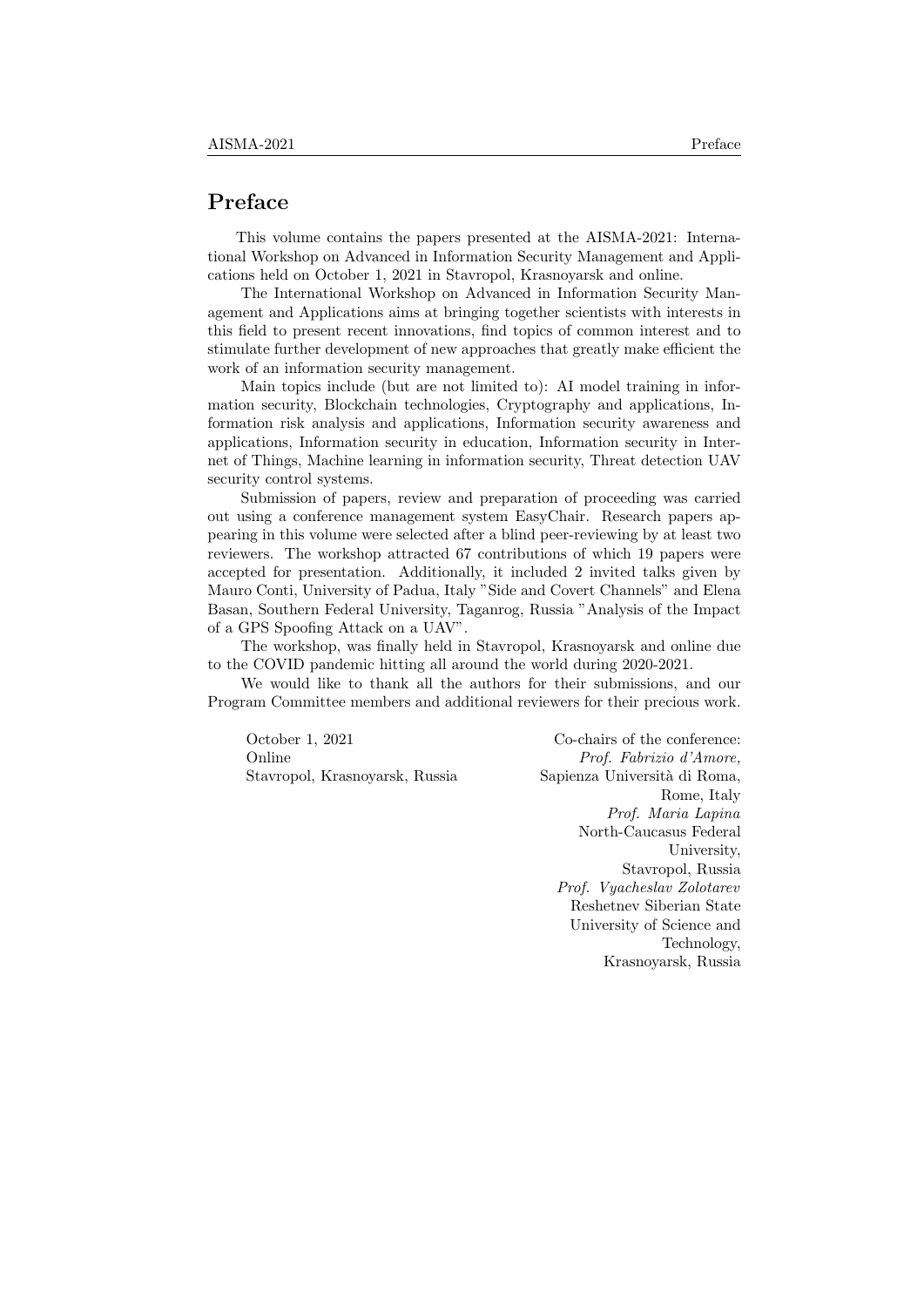# Program Committee

#### Co-Chairs of the Program Committee:

- Fabrizio d'Amore, Sapienza Università di Roma, Rome, Italy
- Maria Lapina, North-Caucasus Federal University, Stavropol, Russia
- Vyacheslav Zolotarev, Reshetnev Siberian State University of Science and Technology, Krasnoyarsk, Russia

#### The members of the Program Committee:

- Ivan Azarov, North-Caucasus Federal University, Stavropol, Russia
- Anastasia Arkhipova, Novosibirsk State Technical University, Novosibirsk, Russia
- Elena Basan, Southern Federal University, Taganrog, Russia
- Roman Voronkin, North-Caucasus Federal University, Stavropol, Russia
- Carlos Grilo, Polytechnic of Leiria, Leiria, Portugal
- Yevgenia Ishchukova, Southern Federal University, Taganrog, Russia
- Elena Maksimova, Russian Technological University, Moscow, Russia
- Ekaterina Maro, Southern Federal University, Taganrog, Russia
- Massimo Mecella, Sapienza Università di Roma, Rome, Italy
- Evgeny Kostyuchenko, Tomsk State University of Control Systems and Radioelectronics, Tomsk, Russia
- Dmitrii Orel, North-Caucasus Federal University, Stavropol, Russia
- Ekaterina Pakulova, Southern Federal University, Rostov-on-Don, Russia
- Denis Parfenov, Orenburg State University, Orenburg, Russia
- Nikolai Parotkin, Reshetnev Siberian State University of Science and Technology, Krasnoyarsk, Russia
- Peter Peer, University of Ljubljana, Ljubljana, Slovenia
- Olga Peskova, Southern Federal University, Taganrog, Russia
- Vyacheslav Petrenko, North-Caucasus Federal University, Stavropol, Russia
- G S Prakasha, Christ University, Central Campus, India
- Fernando da Silva, Polytechnic of Leiria, Leiria, Portugal
- Marina Zhukova, Reshetnev Siberian State University of Science and Technology, Krasnoyarsk, Russia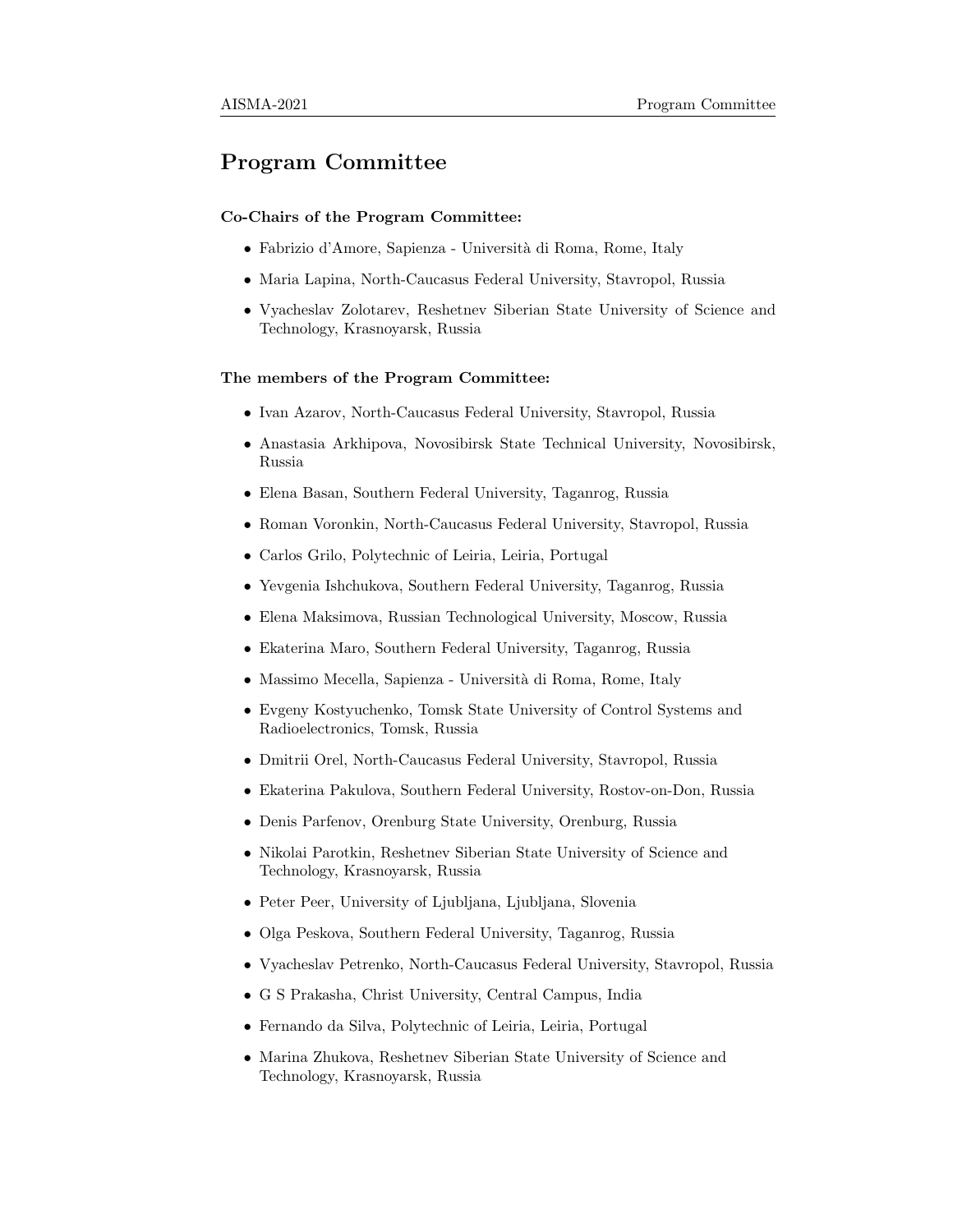# Table of Contents

# Invited Talk

|  | Elena Basan, Maria Lapina, Oleg Makarevich and Massimo Mecella |  |
|--|----------------------------------------------------------------|--|

# Research Papers

| Implementation of Behavioral Indicators in Threat Detection and User<br>Yegor Anashkin and Marina Zhukova                                                                                                                   |
|-----------------------------------------------------------------------------------------------------------------------------------------------------------------------------------------------------------------------------|
| Multisociometrical Readiness Characteristics in Information Security<br>Anastasiya Arkhipova                                                                                                                                |
| Development and Testing of The Information Security Protocol in the<br>Liudmila Babenko, Evgenia Ishchukova, Dmitriy Alekseev and<br>Alexander Shumilin                                                                     |
| Elena Basan, Oleg Khabarov, Nikita Sushkin, Oleg Makarevich and<br>Ivan Azarov                                                                                                                                              |
| Factors affecting Data-Privacy Protection and Promotion of Safe Digital<br>Rituparna Chakraborty, G S Prakasha and C K Sripavithra                                                                                          |
| Development of Algorithms for Increasing the Information Secrecy of the<br>Satellite Communication System Based on the Use of Authentication<br>Nikita Chistousov, Igor Kalmykov, Aleksandr Olenev and Natalya<br>Kalmykova |
| A Online Discoverability of Exposed Industrial Control Systems65-79<br>Fabrizio d'Amore, Paolo Forte and Antonio Pisano                                                                                                     |
| Adversary Profiling and Activity Emulation in the Process of<br>Development and Evaluation of Information Security Threat<br>Anna Golushko and Vadim Zhukov                                                                 |
| Model of a Secure Virtual Environment for Managing Information<br>Sergey Lazarev and Konstantin Rubtsov                                                                                                                     |